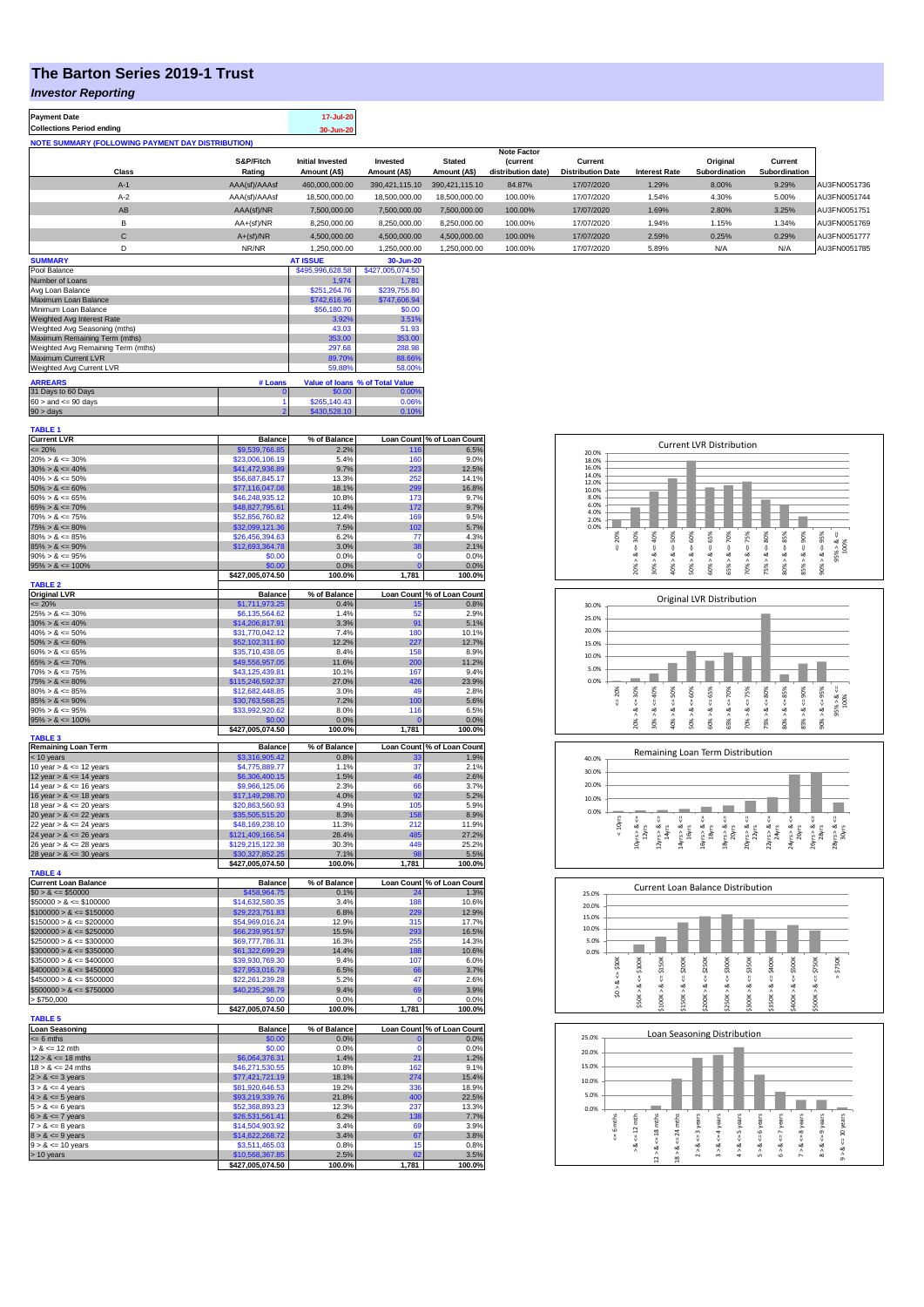## **The Barton Series 2019-1 Trust**

## *Investor Reporting*

| <b>Payment Date</b>                                 |                                     | 17-Jul-20             |             |                                     |
|-----------------------------------------------------|-------------------------------------|-----------------------|-------------|-------------------------------------|
| <b>Collections Period ending</b>                    |                                     | 30-Jun-20             |             |                                     |
| <b>TABLE</b>                                        |                                     |                       |             |                                     |
| Postcode Concentration (top 10 by value)            | <b>Balance</b>                      | % of Balance          |             | Loan Count % of Loan Count          |
| 2615                                                | \$8,587,997.21                      | 2.0%                  |             | 2.0%                                |
| 2914                                                | \$8,215,591.56                      | 1.9%                  | 26          | 1.5%                                |
| 2611                                                | \$8,085,556.42                      | 1.9%                  | 26          | 1.5%                                |
| 5114                                                | \$6,417,899.46                      | 1.5%                  | 31          | 1.7%                                |
| 2905                                                | \$5,892,187.54                      | 1.4%                  | 22          | 1.2%                                |
| 5162                                                | \$5,847,547.45                      | 1.4%                  | 32          | 1.8%                                |
| 2617                                                | \$5,499,694.14                      | 1.3%                  | 20          | 1.1%                                |
| 2620                                                | \$5,451,155.39                      | 1.3%                  | 21          | 1.2%                                |
| 5108                                                | \$5,149,775.27                      | 1.2%                  | 33          | 1.9%                                |
| 2602                                                | \$4,872,166.41                      | 1.1%                  | 17          | 1.0%                                |
|                                                     |                                     |                       |             |                                     |
| <b>TABLE 7</b>                                      |                                     |                       |             |                                     |
| <b>Geographic Distribution</b>                      | <b>Balance</b>                      | % of Balance          |             | Loan Count % of Loan Count          |
| <b>Australian Capital Territory</b>                 | \$77,476,696.17                     | 18.1%                 | 293         | 16.5%                               |
| New South Wales                                     | \$60,991,934.52                     | 14.3%                 | 242         | 13.6%                               |
| Northern Territory                                  | \$1,032,593.58                      | 0.2%                  | э           | 0.2%                                |
| Queensland                                          | \$5,970,620.10                      | 1.4%                  | 23          | 1.3%                                |
| South Australia                                     | \$183,872,791.25                    | 43.1%                 | 872         | 49.0%                               |
| Tasmania                                            | \$1,157,994.36                      | 0.3%                  | 6           | 0.3%                                |
| Victoria                                            | \$22,929,084.44                     | 5.4%                  | 71          | 4.0%                                |
| Western Australia                                   | \$73.573.360.08                     | 17.2%                 | 271         | 15.2%                               |
|                                                     |                                     |                       |             |                                     |
| <b>TABLE 8</b>                                      | \$427,005,074.50                    | 100.0%                | 1,781       | 100.0%                              |
| Metro/Non-Metro/Inner-City                          | <b>Balance</b>                      | % of Balance          |             | Loan Count % of Loan Count          |
| Metro                                               | \$330,011,971.83                    | 77.3%                 | 35          | 76.3%                               |
| Non-metro                                           | \$92,925,235.63                     | 21.8%                 | 407         | 22.9%                               |
| Inner city                                          |                                     |                       | 15          | 0.8%                                |
|                                                     | \$4,067,867.04<br>\$427,005,074.50  | 1.0%<br>100.0%        | 1,781       | 100.0%                              |
| TABLE <sub>9</sub>                                  |                                     |                       |             |                                     |
| <b>Property Type</b>                                | <b>Balance</b>                      | % of Balance          |             | Loan Count % of Loan Count          |
| <b>Residential House</b>                            | \$388,350,831.05                    | 90.9%                 | 1605        | 90.1%                               |
| <b>Residential Unit</b>                             | \$35,290,786.25                     | 8.3%                  | 160         | 9.0%                                |
| Rural                                               | \$0.00                              | 0.0%                  | C           | 0.0%                                |
| Semi-Rural                                          | \$0.00                              | 0.0%                  | $\Omega$    | 0.0%                                |
| <b>High Density</b>                                 | \$3,363,457,20                      |                       | 16          |                                     |
|                                                     |                                     | 0.8%                  |             | 0.9%<br>100.0%                      |
| TABLE 10                                            | \$427,005,074.50                    | 100.0%                | 1,781       |                                     |
| <b>Occupancy Type</b>                               | <b>Balance</b>                      | % of Balance          |             | Loan Count % of Loan Count          |
| Owner Occupied                                      | \$376,474,255.42                    | 88.2%                 | 1552        | 87.1%                               |
| Investment                                          | \$50.530.819.08                     | 11.8%                 |             | 12.9%                               |
|                                                     | \$427,005,074.50                    | 100.0%                | 1,781       | 100.0%                              |
| TABLE 11                                            |                                     |                       |             |                                     |
| <b>Employment Type Distribution</b>                 | <b>Balance</b>                      | % of Balance          |             | Loan Count % of Loan Count          |
| Contractor                                          | \$4,194,791.22                      | 1.0%                  | 16          | 0.9%                                |
| Pay-as-you-earn employee (casual)                   | \$15,002,718.01                     | 3.5%                  | 73          | 4.1%                                |
|                                                     | \$318,719,332.84                    | 74.6%                 | 1284        | 72.1%                               |
| Pay-as-you-earn employee (full time)                |                                     |                       |             | 9.4%                                |
| Pay-as-you-earn employee (part time)                | \$37,478,443.95                     | 8.8%                  | 168         |                                     |
| Self employed                                       | \$29,681,445.79                     | 7.0%                  | 119         | 6.7%                                |
| No data                                             | \$21,928,342.69                     | 5.1%                  | 121         | 6.8%                                |
| Director                                            |                                     | 0.0%                  |             | 0.0%                                |
|                                                     | \$427,005,074.50                    | 100.0%                | 1,781       | 100.0%                              |
| <b>ABLE 12</b><br><b>LMI Provider</b>               |                                     |                       |             | Loan Count % of Loan Count          |
| QBE                                                 | <b>Balance</b><br>\$398,378,055.11  | % of Balance<br>93.3% | 1676        | 94.1%                               |
| Genworth                                            |                                     | 6.7%                  | 105         |                                     |
|                                                     | \$28,627,019.39<br>\$427.005.074.50 | 100.0%                | 1,781       | 5.9%<br>100.0%                      |
| <b>TABLE 13</b>                                     |                                     |                       |             |                                     |
| <b>Arrears</b>                                      | <b>Balance</b>                      | % of Balance          |             | Loan Count % of Loan Count          |
| <= 0 days                                           | \$421,029,447.62                    | 98.6%                 | 1759        | 98.8%                               |
| $0 >$ and $\leq$ 30 days                            | \$5,279,958.35                      | 1.2%                  | 19          | 1.1%                                |
|                                                     | \$0.00                              | 0.0%                  | $\mathbf 0$ | 0.0%                                |
| $30 >$ and $\leq 60$ days                           | \$265,140.43                        | 0.1%                  | 1           | 0.1%                                |
| $60 >$ and $\leq 90$ days                           | 430.528.10                          | 0.1%                  |             | 0.1%                                |
| $90 > \text{days}$                                  |                                     |                       |             |                                     |
| TABLE 14                                            | \$427,005,074.50                    | 100.0%                | 1,781       | 100.0%                              |
|                                                     | <b>Balance</b>                      | % of Balance          |             |                                     |
| <b>Interest Rate Type</b>                           |                                     | 82.5%                 | 1472        | Loan Count % of Loan Count<br>82.7% |
| Variable                                            | \$352,455,105.37                    |                       |             |                                     |
| Fixed                                               | \$74,549,969.13                     | 17.5%                 | 309         | 17.3%                               |
|                                                     | \$427,005,074.50                    | 100.0%                | 1,781       | 100.0%                              |
| <b>TABLE 15</b>                                     |                                     |                       |             |                                     |
| <b>Weighted Ave Interest Rate</b>                   | <b>Balance</b>                      | <b>Loan Count</b>     |             |                                     |
| Fixed Interest Rate                                 | 3.89%                               | 309                   |             |                                     |
| TABLE 16                                            |                                     |                       |             |                                     |
| Foreclosure, Claims and Losses (cumulative)         | <b>Balance</b>                      | <b>Loan Count</b>     |             |                                     |
| Properties foreclosed                               | \$0.00                              |                       |             |                                     |
| Claims submitted to mortgage insurers               | \$0.00                              | $\Omega$              |             |                                     |
| Claims paid by mortgage insurers                    |                                     |                       |             |                                     |
|                                                     | \$0.00<br>\$0.00                    | $\bf{0}$<br>$\Omega$  |             |                                     |
| loss covered by excess spread<br>Amount charged off | 60.00                               |                       |             |                                     |
|                                                     |                                     |                       |             |                                     |

Please note: Stratified data excludes loans where the collateral has been sold and there is an LMI claim pending.